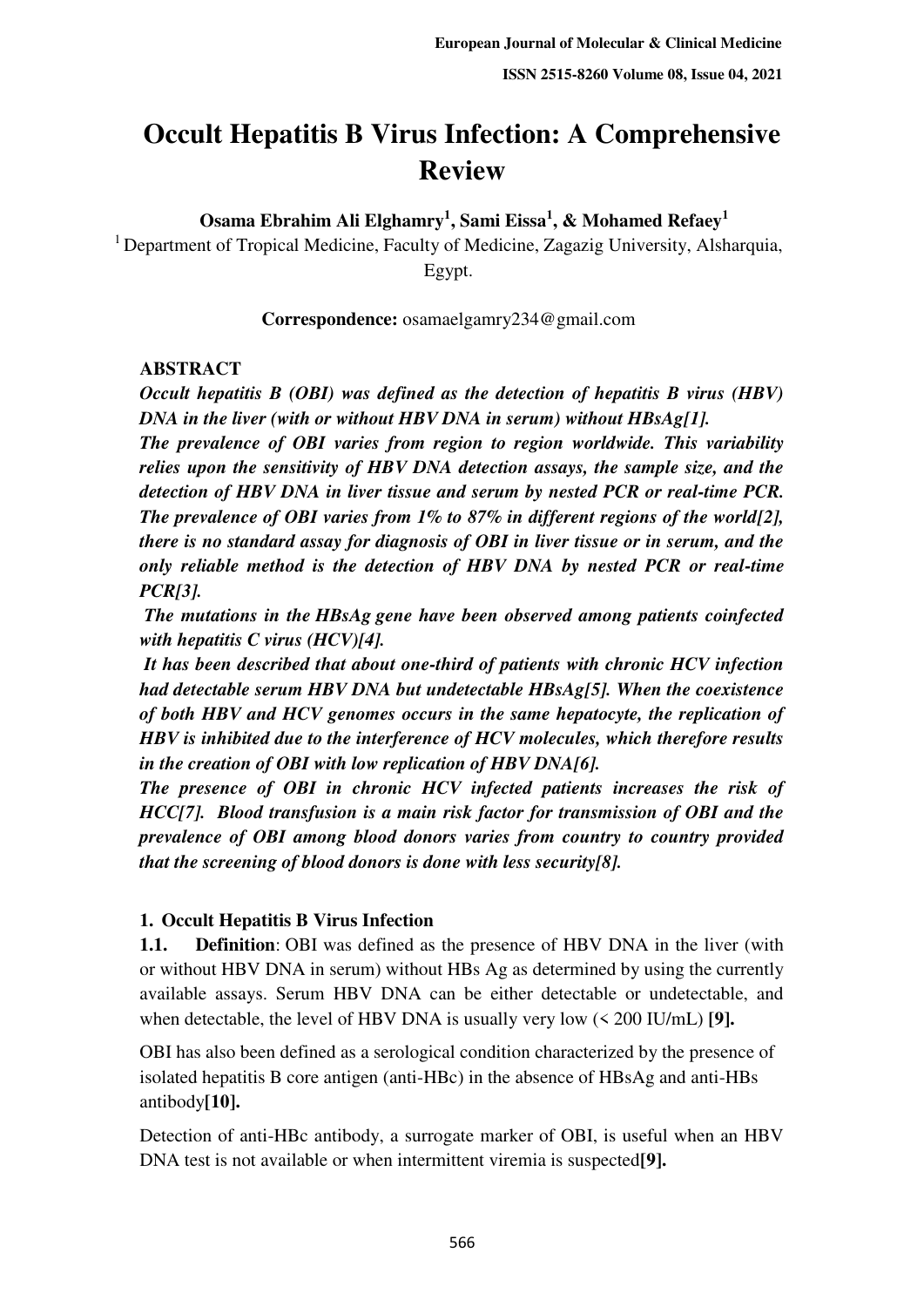Serum HBV DNA can be either detectable or undetectable, and when detectable, the level of HBV DNA is usually very low (< 200 IU/Ml**[11].** 

# **1.2. Classification**

# **OBI can be classified into 2 groups,**

- I. **seropositive OBI** [anti-HBc and/or anti-hepatitis B surface (antiHBs) positive], Seropositive-OBI develops when serum test results for HBsAg become negative after acute hepatitis or when HBsAg is cleared during the course of chronic hepatitis B.
- **II. seronegative OBI** (anti-HBc and antiHBs negative), on the basis of the HBV antibody profile**[12].**

In fact, annual HBsAg seroclearance rates are reported to be 0.50%-2.26% per year in chronic hepatitis B patients, and persistent HBV DNA in the liver was detected in some of these patients **[13].** 

 Seronegative-OBI is caused by primary occult of anti-HBs or anti-HBc from the beginning of the infection because of the mutation or due to progressive loss of anti-HBs **[14].**

Most OBIs are seropositive OBIs, but  $> 20\%$  of patients with OBI are seronegative for OBI, representing a population negative for all serum markers of HBV infection **[15].** 

# **1.3. Epidemiology**

 The prevalence of OBI is reported to range from 1% to 95% worldwide. These prevalence rates are influenced by several factors as follows: (1) geographic differences (endemicit), (2) different patient characteristics, including the presence of comorbid diseases such as chronic hepatitis C; and (3) and the different diagnostic techniques used, which have different sensitivity**[16].** 

The prevalence of OBI differs according to the endemicity of HBV infection. OBI was reported at a higher rate in an HBV endemic area such as East Asia where 41%- 90% of the population had prior exposure to HBV, and less frequently in the low endemic areas such as North America, where only 5%-20% of the population had previous exposure.

OBI is more commonly noted in patients at high risk for parenterally transmitted infections such as hepatitis C virus (HCV) infection or immunosuppression condition such as human immunodeficiency virus (HIV) infection**[17].** 

 In particular, OBI prevalence is high in patients with HCV infection. OBI prevalence was also high in patients with other chronic liver diseases at 20%-30% **[18].** 

 in hemophilia patients and in intravenous drug users, Among HIV-infected patients **[19],[20].** 

The prevalence of OBI also differs according to the sensitivity of HBV DNA or HBsAg testing. There are various amplification methods for detecting HBV DNA,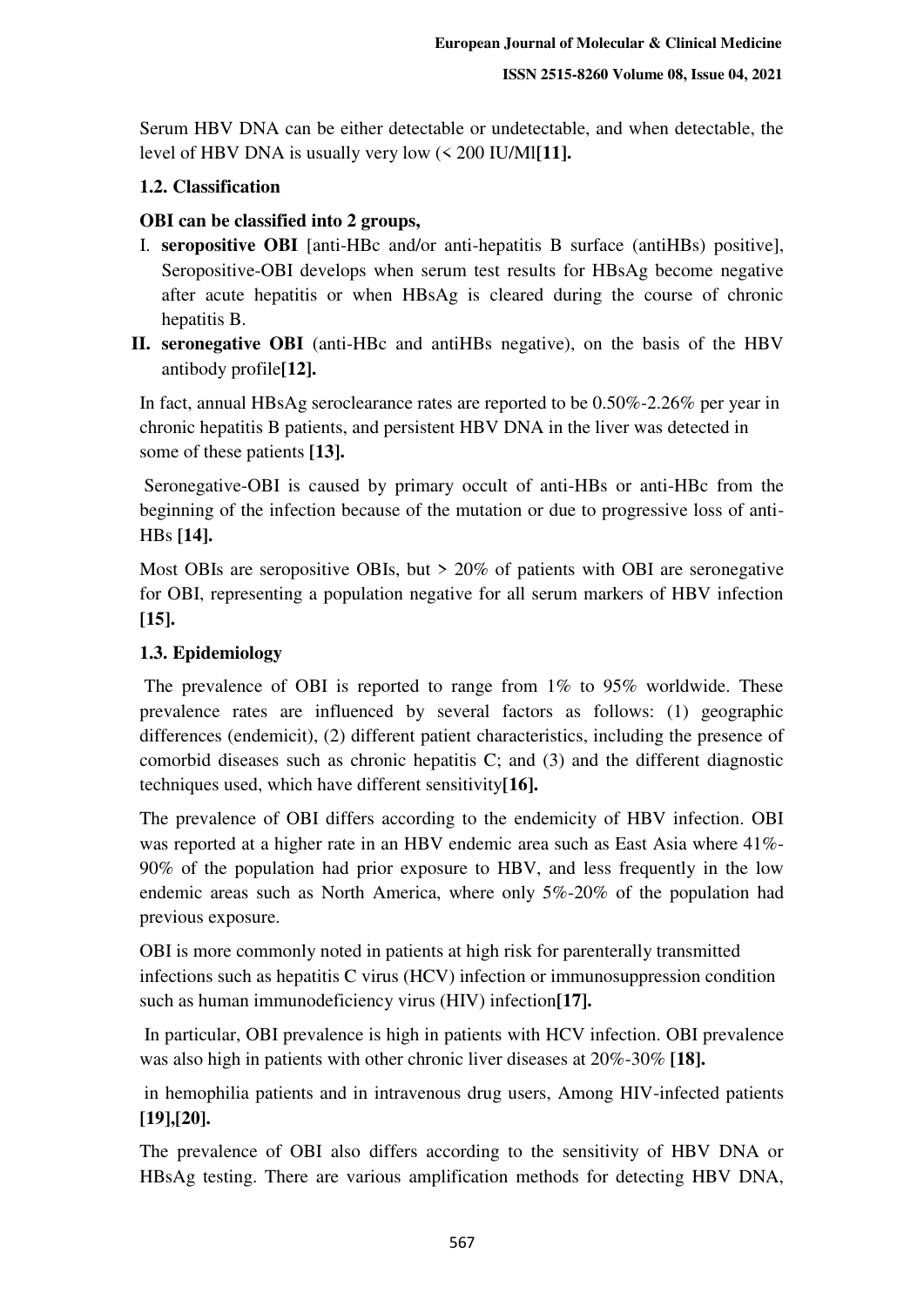and the HBV genome target sites are also different. Some commercial assays are more sensitive than others at detecting HBsAg mutants. The type of sample used (liver or serum) or number of samplings can also have some effect on the diagnosis of OBI. Indeed, as serum HBV DNA levels seem to fluctuate in OBI, serial sample is more useful to identify OBI [**16].** 

# **1.4. Mechanisms Leading to Occult Hbv Infection**

There have been significant advances in understanding the molecular mechanisms underlying occult HBV infection in the last decade; an overview of these mechanisms is shown in Fig. 5



# **Figure (5): Mutations and Deletions in the HBV Genome**

# **1.4.1.Mutations and Deletions in the HBV Genome**

Sequence variation in HBV genomes, including

- **(i)** mutations in the "a" determinant of HBsAg,
- **(ii)** treatment-associated mutations,
- **(iii)** splicing,
- **(iv)** mutations in the pre-S region have been linked to occult HBV infection.

**(Raimondo 2008)**

# **1.4.2. Mutations in the "a" determinant of HBsAg.**

A mutation in the "a" determinant of the surface antigen was one of the earliest recognized mechanisms leading to occult HBV infection. Mutations in HBsAg lead to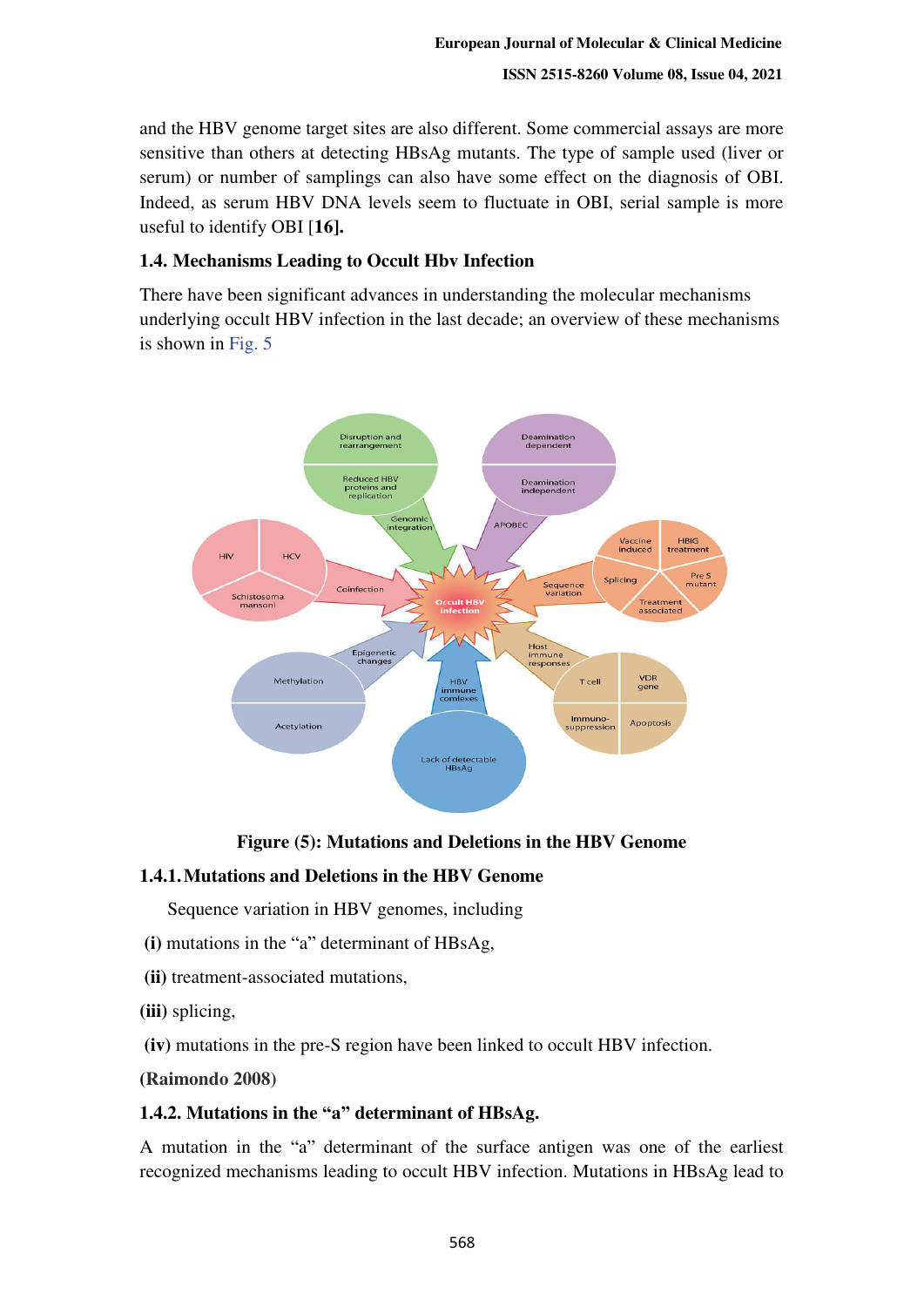conformational changes rendering the protein undetectable by some of the commercially available HBsAg assays **[9].** 

Occult hepatitis B virus infections are usually associated with surface gene mutants that are not detectable by some commercial HBsAg assays**[21].**

Individuals with isolated anti-HBc-positive status with virus loads of greater than 10<sup>4</sup> copies/ml frequently harbor HBsAg mutants **[22].**

 Mutations in the "a" determinant of the surface protein are associated with HBV reinfection following liver transplantation despite HBIG prophylaxis. Withdrawal of HBIG after liver transplantation led to reversion of the mutant to wild type in majority of the patients, indicating the role of HBIG-induced immune pressure in leading to "a" determinant mutant**[23].**

A recent study has demonstrated that in addition to blocking HBsAg release, anti-HBs can also partially block virion release from infected hepatocytes, contributing to HBV clearance from circulation **[24].**

The emergence of "a" determinant mutants is a serious health concern not only because they are not detectable by some commercial HBsAg assays but also because they can infect both unvaccinated and vaccinated individuals**[25].**

# **1.4.3. Treatment-associated mutations.**

Mutations in the HBV polymerase associated with the emergence of a mutation during lamivudine treatment result in amino acid changes in both the HBV polymerase and the surface gene **[26].**

# **1.4.4.RNA splicing.**

Splicing has been shown to have a significant effect on gene expression in HBV **[27].**

#### **1.4.5. Pre-S mutants**

Mutations in the pre-S region, especially deletions, have also been associated with a lack of detectable HBsAg in the serum. Deletions in the pre-S region are associated with reduced expression of HBV surface proteins and also help in viral persistence by eliminating HLA-restricted B-cell and T-cell epitopes. Pre-S1/pre-S2 mutations are frequently detected in occult HBV infection **[28].**

Mutations in the pre-S2/S promoters were detected in patients with occult HBVrelated chronic liver disease; serum HBsAg was not detectable in these patients **[29].**

 The association of mutations and deletions in the pre-S gene with a lack of secreted HBsAg and low levels of HBeAg and HBV DNA was demonstrated using functional analysis by transfection into hepatocyte cell lines **[30].**

# **1.5. Diagnosis**

The diagnosis of OBI is based on the sensitivity of assays used in the detection of HBV DNA. Several methods using liver tissue, DNA extracts from liver or blood, or other serologic markers such as antiHBc IgG have been used to diagnose OBI. The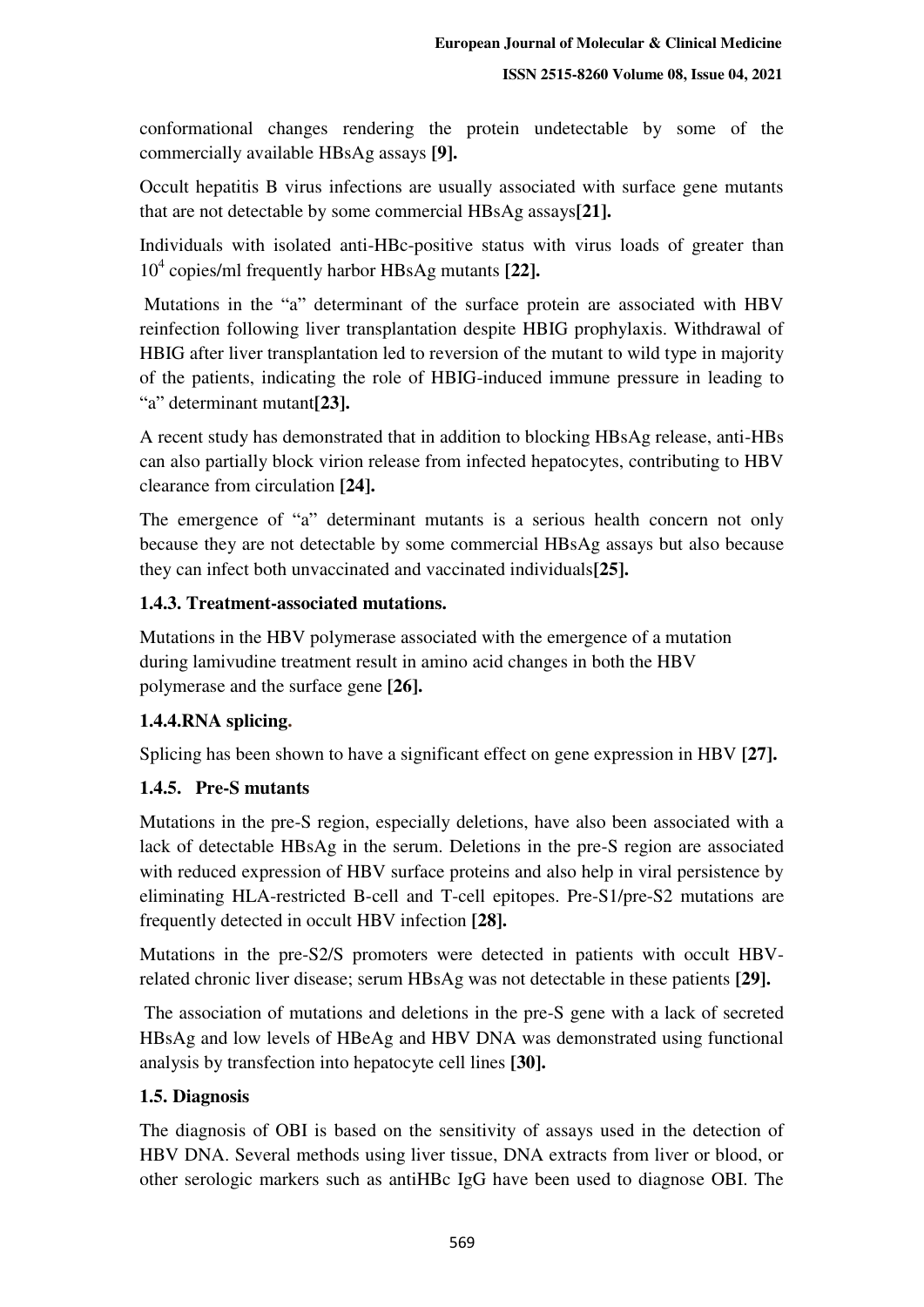gold standard for OBI diagnosis is the detection of HBV DNA in the DNA extraction from the liver, as cccDNA persists in the hepatocytes and HBV DNA is sometimes detected in the liver in the absence of HBV DNA in the serum **[31].**

 However, obtaining liver tissue is an invasive procedure; therefore, obtaining hepatic HBV DNA is difficult in clinical practice. In addition, real-time PCR based assays for serum (or plasma) HBV DNA detection have been used with sufficient sensitivity to detect OBI in many cases; hence, serum HBV DNA assays are widely used to diagnose OBI (table.3) **[9].**

Periodic testing for HBV DNA will improve diagnosis of OBI especially in high-risk patients, as intermittent viremia can occur in occult HBV infection**[32], [14],[16].**

Anti-HBc could be used as a possible surrogate marker for identifying potential seropositive OBI in cases of blood and organ donation or those receiving immunosuppressive therapy. In this case, seronegative OBI or false-negative anti-HBc in an immunocompromised host should also be considered (table .3)**[17].**

Since the diagnosis of OBI is dependent on detection of HBV DNA by PCR, which is an expensive tool and the Egyptian budget for health care and scientific research is very low , many Egyptian studies depend on anti-HBc positivity for diagnosis of OBI leading to missing of HBV DNA positive/anti-HBc negative cases and consequently underestimating the problem**[33].** 

| Anti-HBc | <b>HBV DNA</b> | Interpretation                                                                           |
|----------|----------------|------------------------------------------------------------------------------------------|
|          |                | Occult hepatitis B infection (seropositive)                                              |
|          |                | Occult hepatitis B infection (seronegative)                                              |
| $+1-$    |                | 1. Chronic overt hepatitis B infection with acquired<br>+++ (>2-3 logs) pre-S/S mutation |
|          |                | 2. Window period of acute HBV infection                                                  |
|          |                | 1. Non-infected                                                                          |
|          |                | 2. Occult hepatitis B (seronegative) with intermittent<br>HBV DNA detection/low viraemia |
|          |                | 1. Non-infected                                                                          |
|          |                | 2. Occult hepatitis B (seropositive) with intermittent<br>HBV DNA detection/low viraemia |
|          |                | 3. False positive anti-HBc                                                               |

| Table (3): Interpretation for diagnosis of OBI |  |
|------------------------------------------------|--|
|------------------------------------------------|--|

# **[34]**

# **1.6. RISK OF OBI TRANSMISSION**

**Transfusion:** Although the risk of HBV transmission through blood transfusion has decreased owing to the development of sensitive and specific diagnostic assays, transfusional transmission of HBV still occurs. Transmission of HBV by transfusion occurs in 3 situations: (1) blood from a donor with OBI; (2) blood from patients in the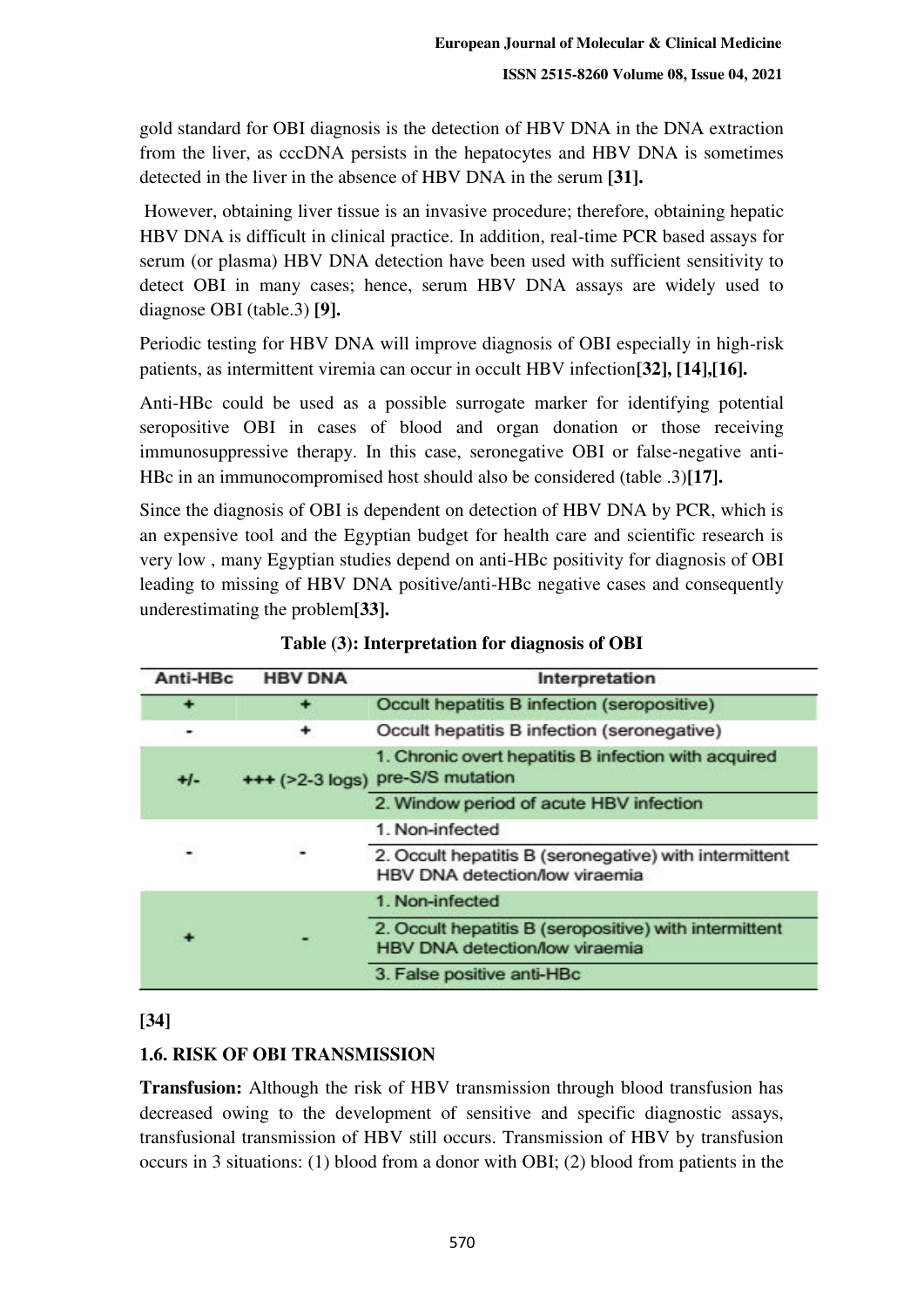infectious window period of HBV infection; or (3) blood from a donor infected with S-escape mutant HBV infection not detected by the routinely used diagnostic HBsAg assay. The prevalence of OBI in blood donors is variable depending on the geographic area and is higher in HBV endemic areas **[35].**

The risk of HBV transmission may depend on thepresence of anti-HBsAb. Among occult HBV-infected donors, those with high anti-HBs levels (recovered) are unlikely to transmit the infection, whereas those without anti-HBs (anti-HBc only) may transmit the infection **[36],[37].**

**Organ transplantation**:OBI in a transplantation donor is important because there is a risk of HBV transmission from an OBI-seropositive donor, and severe HBV reactivation can occur in some of these cases during immunosuppression. As the hepatocytes are the reservoir of HBV cccDNA, the rate of transmission is higher in orthotopic liver transplantation compared to other organ transplantations such as kidney, bone marrow, and hear **[38].**

**Hemodialysis:**Hemodialysis patients are at increased risk of parenterally transmitted infections because they are in an immunosuppressed state and exposed to invasive procedures, share the same dialysis machine, and receive more transfusions than the general population. The relatively low acceptance and response rates to the HBV vaccine among dialysis patients also likely contributes to OBI transmission in hemodialysis patients **[39], [40].**

Several studies suggest that OBI could be a source of viral spread both to other patients and staff within the hemodialysis units **[39].**

Therefore, patients and staff need HBV vaccine boosts to maintain levels of protective antibody to HBsAg (anti-HBs). Strict dialysis-specific infection-control programs, including avoidance of dialyzer reuse and use of dedicated dialysis rooms and machines, should be implemented. Staff for infected patients should be educated on preventive method to limit HBV transmission within dialysis units. Furthermore, regular screening for HBV DNA with sensitive PCR-based assays in all dialysis patients should be considered, and more attention should be given to patients who receive immunosuppressant drugs after renal transplantation **[41].**

# **1.7. Pregnancy and OBI transmission:**

OBI may occur in newborns from HBsAg positive mothers despite proper active/passive immunoprophylaxis at birth**[42].**

# **1.8. Occult HBV reactivation**

The definition of HBV reactivation in patients withOBI generally includes i) HBsAg seroreversionand/or an increase of serum HBV DNA by at least1 log above the lower limit of detection of theassay in a person who had previously undetectableHBsAg and HBV DNA in serum, and ii) a more than1 log increase in serum HBV DNA in people whohad detectable HBV DNA at baseline**[43].**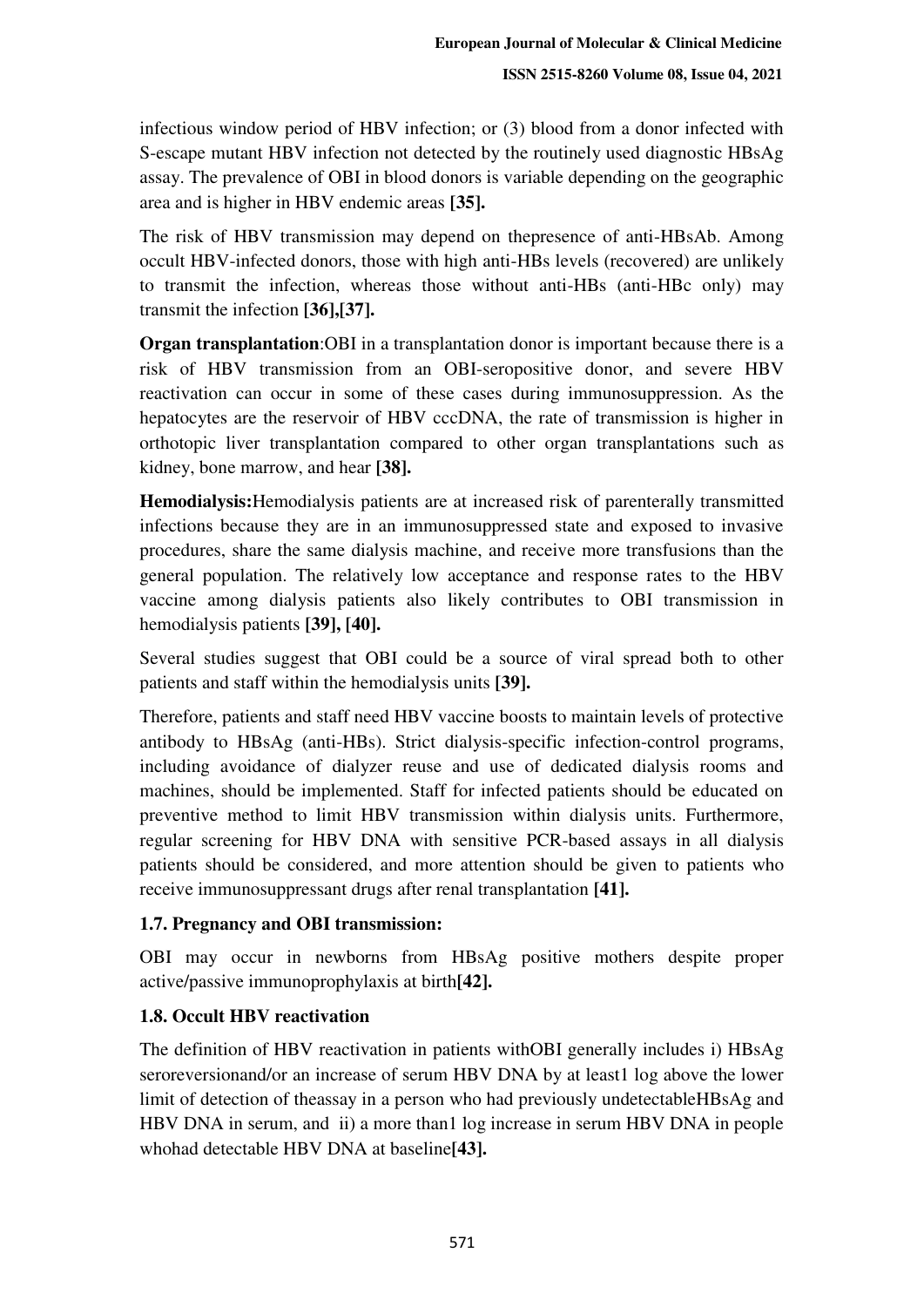People with OBI can experience reactivation of HBV replication when they receive cancer chemotherapy or other immunosuppressive therapies. Although the incidence is lower than in those with chronic HBV infection, HBV reactivation can occur in up to 40% of people with OBI when potent immunosuppressive therapies are used**[44].** 

Patients prone to OBI reactivation are shown in table (4)**.** 

 The risk of HBV reactivation is very low in individuals with OBI receiving directacting antiviral therapy for hepatitis C**[45].**

The underlying mechanism of reactivation is thought that chemotherapy induced immunosuppressive state triggers rapid viral replication because of the loss of the immunological control. After immune system reconstitution, cytotoxic T-cellmediated hepatocyte injury may occur, leading to the development of hepatic inflammation and concomitant hepatic necrosis**[46].**

Hematological malignancies, hematopoietic stem cell transplantation, liver transplantation from anti-HBc positive donors, and treatment with anti-CD20 (rituximab) seem to be the factors associated with the highest risk of OBI reactivation **[17]** .

 Other immunosuppressive conditions, including HIV infection, kidney or bone marrow transplantation, systemic chemotherapy, and rheumatologic diseases or inflammatory bowel disease treated with biological agents or high-dose steroids for prolonged treatment, also have been reported as possible causes of viral reactivation in OBI patients **[9]**. Most studies on HBV reactivation in people with OBI relied on detection of anti-HBc (table.4) **[47]** .

All patients receiving chemo- and immunotherapy should be tested at least once for anti-HBc antibodies before starting therapy and monitored periodically for ALT elevations. In case of ALT elevation, further diagnostic workup is required pending initiation of antiviral therapy upon establishing the diagnosis of HBV reactivation **[48].**

Monitoring in such cases should be extended for months or even years after discontinuation of immunosuppression**[9]**.

| <b>Patients with</b>         | Patients who have undergone   |
|------------------------------|-------------------------------|
|                              | • Bone marrow transplantation |
| • Haematological malignances | • Liver transplantation       |
| • HIV infection              | • Renal transplantation       |
|                              | • Chemotherapy                |

**Table (4): Categories of occult HBV carriers known to be prone to viral reactivation**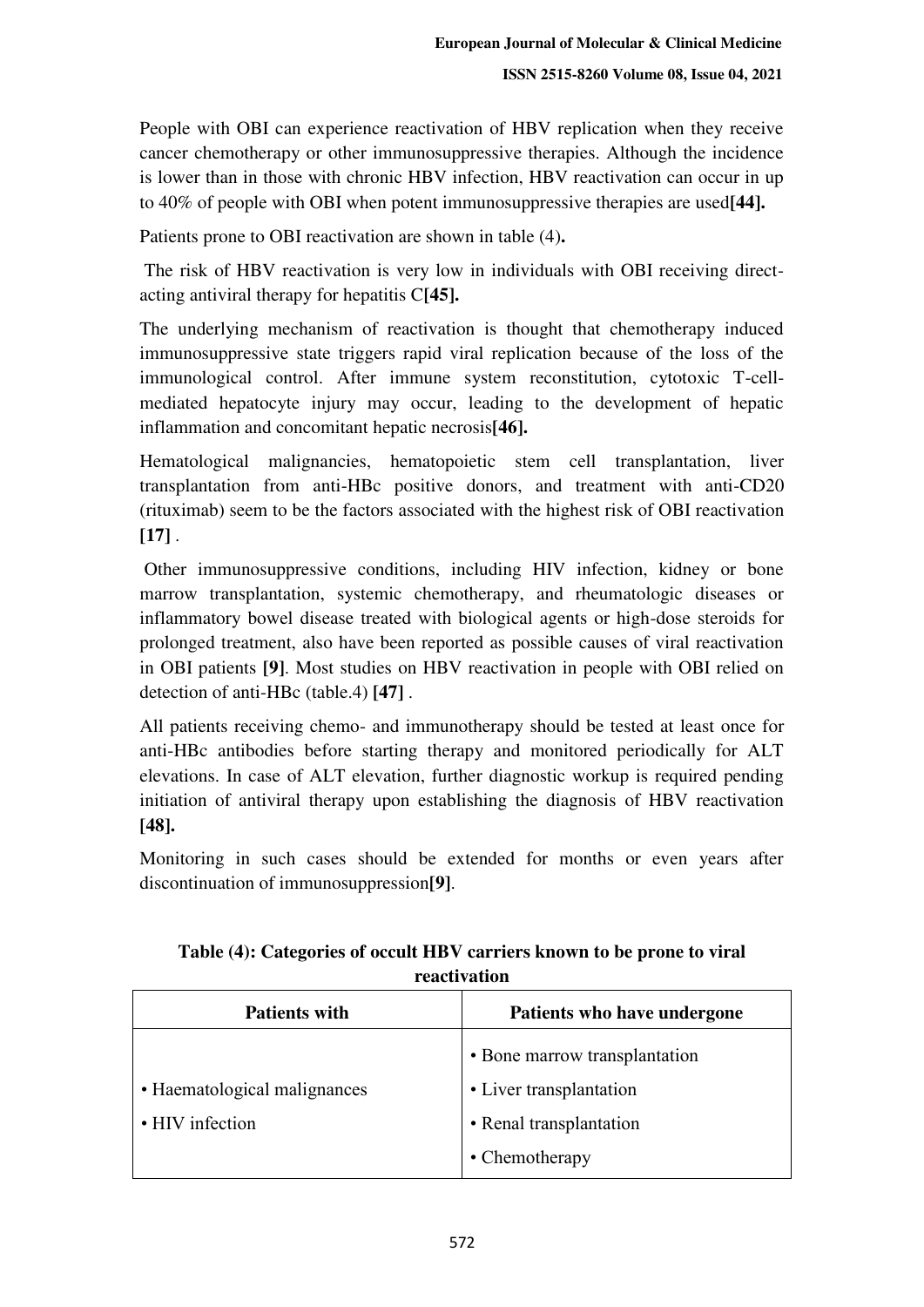**ISSN 2515-8260 Volume 08, Issue 04, 2021**

| • Treatment with anti-CD20 (Rituximab)           |
|--------------------------------------------------|
| • Treatment with anti-CD52                       |
| (Alemtuzumab)                                    |
| • Treatment with anti-TNF- $\alpha$ (Infliximab) |

**[49]** 

# **2. HBV/HCV coinfection**

# **2.1. Epidemiology**

Infection with either (HBV) or (HCV) virus is one of the major causes of chronic liver disease globally **[50].**

Due to shared routes of transmission, coinfection with HBV and HCV is common among individuals in areas of high HBV prevalence and among individuals at high risk of parenterally transmitted infections, such as people who inject drug (PWID), those with an increased number of lifetime sexual partners, patients on hemodialysis**,**patients undergoing organ transplantation and HIV positive individuals **[51].**

Due to a lack of largescale population-based studies the exact number of people coinfected with HBV/HCV is unknown. Dual infection ranges from 9% to 30%, depending on the geographic region **[52].** 

These numbers may underestimate the true number of people with HBV/HCV coinfection, as there is a well-known entity of occult HBV infection (patients with negative hepatitis B surface antigen [HBsAg] but detectable serum HBV DNA) in patients with chronic HCV [**53].** 

# **Screening for HBV/HCV coinfection**

People with a first episode of acute hepatitis should be screened for all viral causes including HBV and HCV as Some patients may be inoculated with both viruses simultaneously and will present with acute hepatitis due to both viruses. In addition, HBV superinfection in patients with chronic HCV, and HCV superinfection in patients with chronic HBV have both been reported **[54].**

Therefore, episodes of acute hepatitis in patients with known chronic HBV or HCV infection, especially those with ongoing risk behavior for hepatitis infections such as injecting drug use or multiple sex partners, should undergo screening for superinfection. In addition, in patients with chronic HCV, ruling out occult HBV infection beyond HBsAg testing, by polymerase chain reaction (PCR), should be done when clinically indicated **[46].**

# **References**:

1. Schaefer S and Gerlich WH: Structure, replication and laboratory diagnosis of HBV and HDV; in Benhamou JP, Rizzetto R, Reichen R, et al (eds):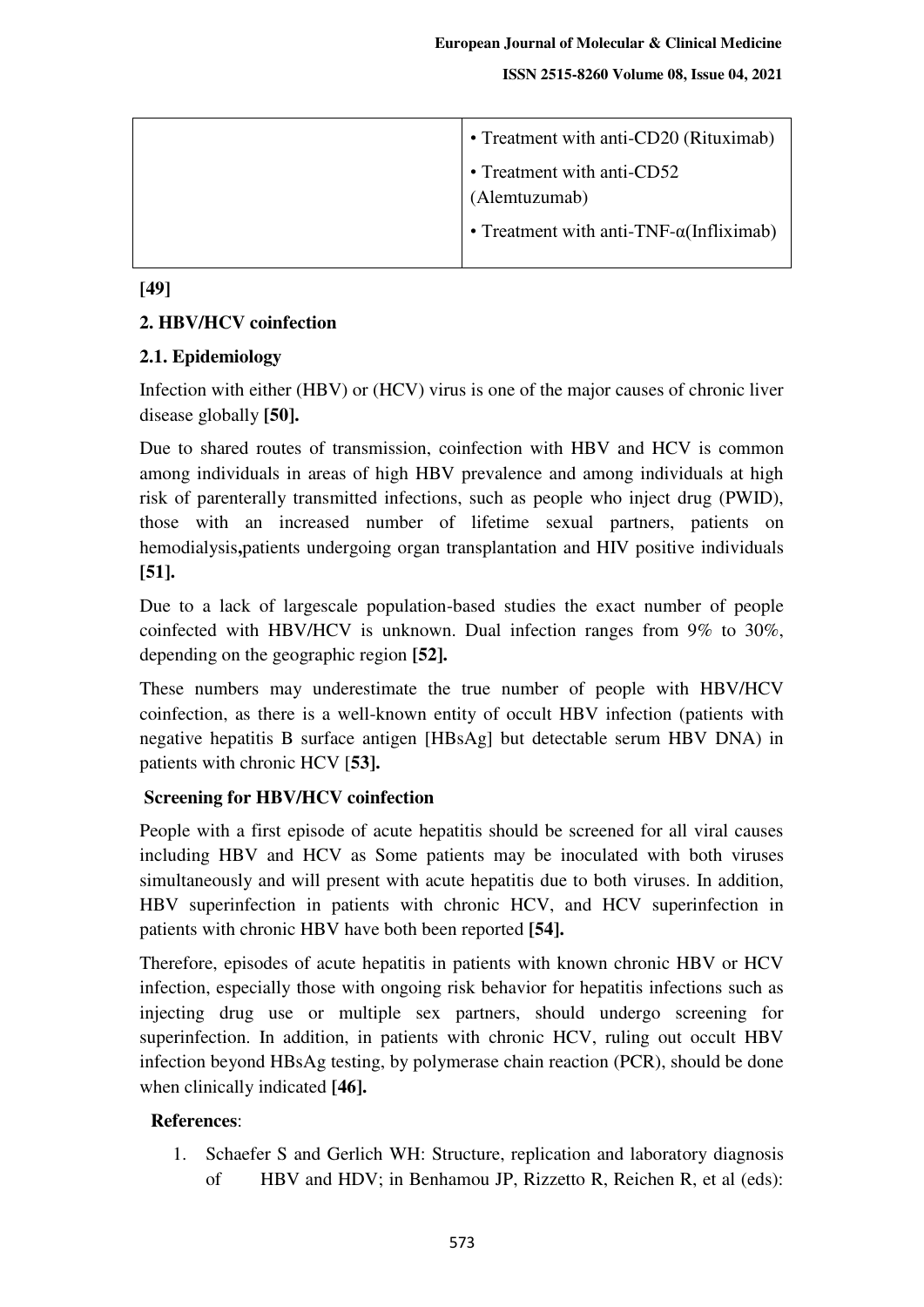The Textbook of Hepatology: From Basic Science to Clinical Practice, ed 3. Oxford, Blackwell Publishing, 2007, pp 823–849.

- 2. Escobedo-Melendez G/ Fierro NA/ Roman S,et al . Prevalence of hepatitis A, B and C serological markers in children from western Mexico. Ann Hepatol. 2014;11:194–201
- 3. Morales-Romero J/ Vargas G/ García-Román R. Occult HBV infection: a faceless enemy in liver cancer development. Viruses. 2014;6:1590– 1611.World J Gastroenterol. 2016 ; 22(39): 8720–8734.
- 4. Lok ASF and McMahon BJ. Chronic hepatitis B: update 2009. AASLD practice guideline update. Hepatology. 2011;50:1–36
- 5. Williams IT/ Perz JF and Bell BP. Viral hepatitis transmission in ambulatory health care settings. Clin Infect Dis 2004;38:1592-8.
- 6. Rodríguez-Iñigo E/ Bartolomé J/ Ortiz-Movilla N, et al . Hepatitis C virus (HCV) and hepatitis B virus (HBV) can coinfect the same hepatocyte in the liver of patients with chronic HCV and occult HBV infection. J Virol. 2005;79:15578–15581.
- 7. Miura Y/ Shibuya A/ Adachi S, et al. Occult hepatitis B virus infection as a risk factor for hepatocellular carcinoma in patients with chronic hepatitis C in whom viral eradication fails. Hepatol Res. 2008;38:546–556.
- 8. Allain JP/ Brunetto MR/ Buendia MA, et al. Statements from the Taormina expert meeting on occult hepatitis B virus infection. J Hepatol. 2009;49:652– 657.
- 9. Raimondo G/ Allain JP/ Brunetto MR, et al. Statements from the Taormina expert meeting on occult hepatitis B virus infection. J Hepatol. 2008;49:652– 657.
- 10. Grob P/ Jilg W/ Bornhak H, et al . Serological pattern "anti-HBcalone":report on a workshop.J Med Virol. 2000 ; 62(4):450-5.
- 11. Brechot C. Pathogenesis of hepatitis B virus-related hepatocellular carcinoma: old and new paradigms. Gastroenterology 2004;127(5 Supp l 1:S56-61.
- 12. Candotti D, Assennato SM, Laperche S, Allain JP, Levicnik-Stezinar S. Multiple HBV transfusion transmissions from undetected occult infec-tions: revising the minimal infectious dose. Gut 2018.
- 13. Kwak MS/ Cho EJ/ Jang ES , et al. Predictors of HBsAg seroclearance in HBeAg-negative chronic hepatitis B atients. Digestion. 2011;84 Suppl 1:23– 28
- 14. Kim YS. Definition, diagnosis, and prevalence of occult hepatitis B virus infection Korean J Gastroenterol. 2013;62:143–147.
- 15. Xie M/ Rao W/Yang T, et al . Occult hepatitis B virus infection predicts de novo hepatitis B infection in patients with alcoholic cirrhosis after liver transplantation. Liver Int. 2015;35:897–904.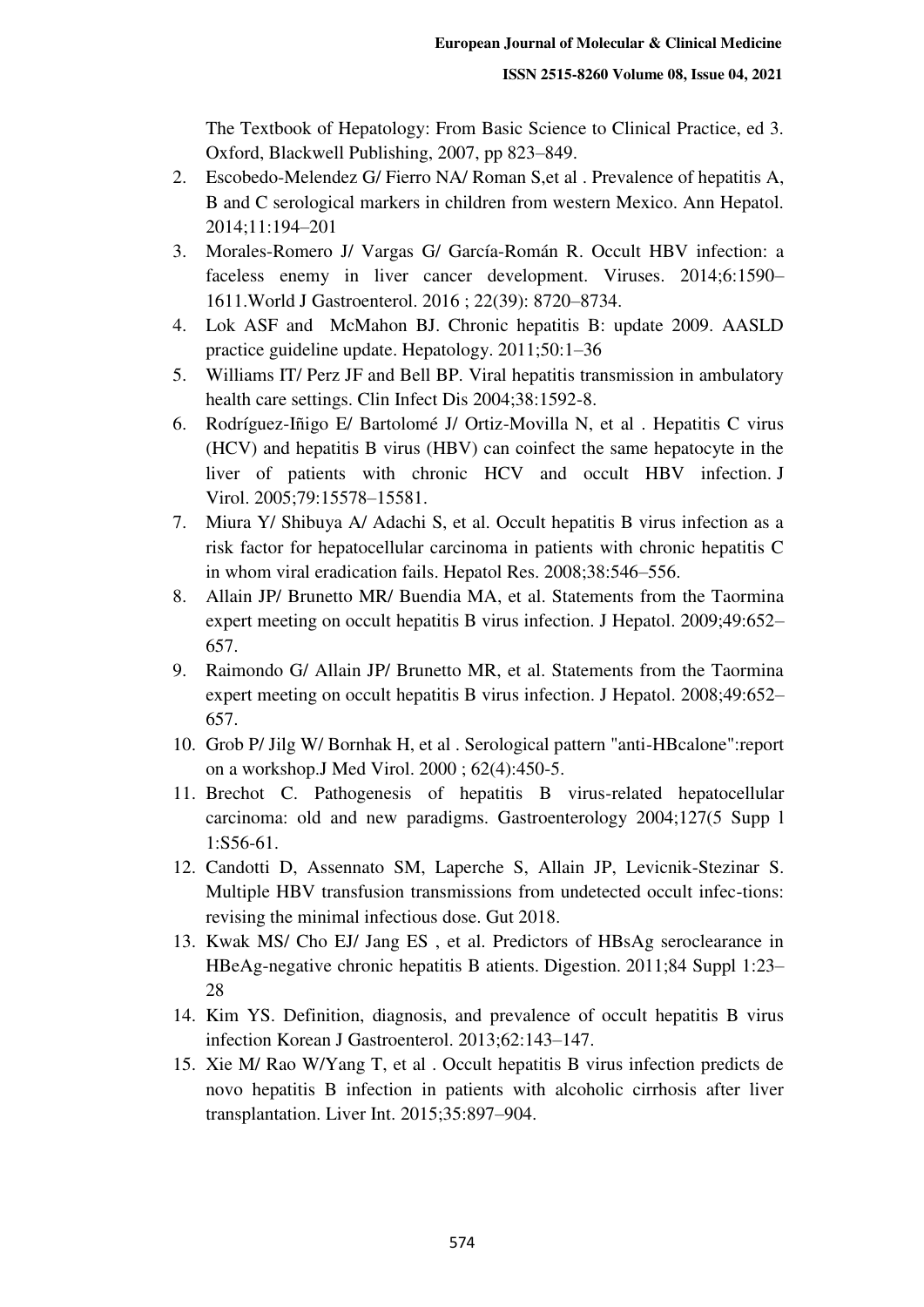- 16. Samal J/ Kandpal M/ Vivekanandan P. Molecular mechanisms underlying occult hepatitis B virus infection. Clin Microbiol Rev2012; 25: 142-163 [PMID: 22232374 DOI: 10.1128/CMR.00018-11.
- 17. Raimondo G/ Caccamo G/FilomiaR,et al. Occult HBV infection. SeminImmunopathol. 2013;35:39–52.
- 18. Chemin I/ Zoulim F/ Merle P , et al. High incidence of hepatitis B infections among chronic hepatitis cases of unknown aetiology. J Hepatol. 2001;34:447–54
- 19. Toyoda H/ Hayashi K/Murakami Y, et al. Prevalence and clinical implications of occult hepatitis B viral infection in hemophilia patients in Japan. J Med Virol. 2004;73:195–199.
- 20. Karaosmanoğlu AD / Unal E and Ozmen MN. Hepatobiliary phase , , liver MR imaging findings after Oxaliplatin-based chemotherapy in cancer patients. AbdomRadiol. 2018;43(9):2321–8.
- 21. Lledó JL/ Fernández C/ Gutiérrez ML. Management of occult hepatitis B virus infection: an update for the clinician. World J Gastroenterol. 2011 28; 17(12):1563-8
- 22. Yen YH/ Chen CH/Wang JH, et al. Study of hepatitis B (HB) vaccine nonresponsiveness among health care workers from an endemic area (Taiwan) Liver Int. 2005;25:1162–1168 .
- 23. Ghany MG/ Ayola B/Villamil FG , et al . Hepatitis B virus S mutants in liver transplant recipients who were reinfected despite hepatitis B immune globulin prophylaxis. J Hepatology. 1998 ; 27(1):213-22.
- 24. Neumann UP/Biermer M/Eurich D, et al. Successful prevention of hepatitis C virus (HCV) liver graft reinfection by silibinin mono-therapy. J Hepatol 2010;52: 951-952.
- $25. \ldots$
- 26. Wakil SM, Kazim SN, Khan LA, Raisuddin S, Parvez MK, Guptan RC, Thakur V, Hasnain SE, Sarin SK J Med Virol. 2002 Nov; 68(3):311-8.
- 27. Hass M, Hannoun C, Kalinina T, Sommer G, Manegold C, Günther S Hepatology. 2005 ; 42(1):93-103.
- 28. Vivekanandan P/Kannangai R/Ray SC, et al . Comprehensive genetic and epigenetic analysis of occult hepatitis B from liver tissue samples Clin Infect Dis. 2008 15; 46(8):1227-36.
- 29. Zekri AR/ Hafez MM/ Bahnassy AA, et al. Genetic profile of Egyptian hepatocellularcarcinoma associated with hepatitis C virus Genotype 4 by 15 K cDNA microarray: preliminary study. BMC Res Notes. 2008;1:106.
- 30. Fang Y/Teng X/ Xu WZ,et al. Molecular characterization and functional analysis of occult hepatitis B virus infection in Chinese patients infected with genotype C. J Med Virol. 2009 May; 81(5):826-35.
- 31. Gerlich. Medical Virology of Hepatitis B: how it began and where we are now. Virol J. 2013;10: 239.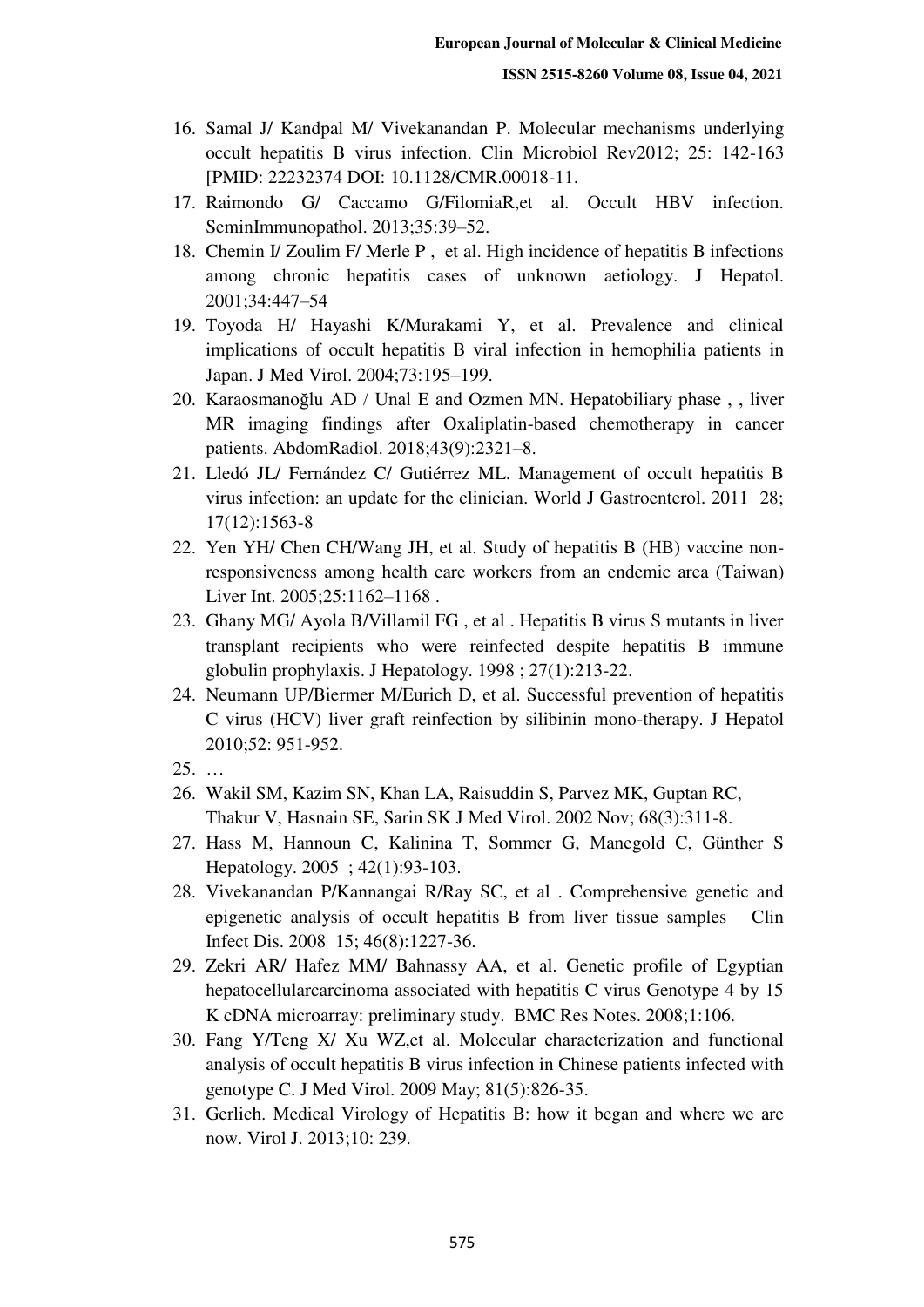- 32. Conjeevaram HS and Lok AS. Occult hepatitis B virus infection: a hidden menace? Hepatology2001; 34: 204-206 .
- 33. Emara MH/ El-Gammal NE/ Mohamed LA, et al . Occult hepatitis B infection in egyptian chronic hepatitis C patients: prevalence, impact on pegylated interferon/ribavirin therapy. Virol J. 2010;7:324.
- 34. Terrault NA/ Lok ASF/McMahon BJ, et al. Update on prevention, diagnosis, and treatment of chronic hepatitis B: AASLD 2018 hepatitis B guidance. Hepatology. 2018;67:1560–99.
- 35. Liu CJ/Lo SC/ Kao JH, et al. Transmission of occult hepatitis B virus by transfusion to adult and pediatric recipients in Taiwan. J Hepatol 2006; 44: 39-46
- 36. Allain JP/ Reesink HW and Lucey C: A European perspective on the management of donors and units testing positive forhepatitis B virus DNA. Transfusion2006; 46: 1256-1258 .
- 37. Candotti D and Allain JP. Transfusion-transmitted hepatitis B virus infection. J Hepatol2009; 51: 798-809.
- 38. Mahboobi N/Tabatabaei SV/Blum HE, et al. Renal grafts from anti-hepatitis B core-positive donors: a quantitative review of the literature. Transpl Infect Dis2012; 14:
- 39. Motta JS/ Mello FC/ Lago BV, et al . Occult hepatitis B virus infection and lamivudine resistant mutations in isolates from renal patients undergoing hemodialysis. J. Gastroenterol Hepatol., 25:101–6.
- 40. Song SH and Hwang SG. Occult hepatitis B virus infection: transmission and reactivation. Korean J Gastroenterol 2013;62:148–153.
- 41. Minuk GY/ Sun DF/ Greenberg R, et al. Occult hepatitis B virus infection in a North American adult hemodialysis patient population. Hepatology2004; 40: 1072-1077
- 42. Zignego AL and Craxi A. Extrahepatic manifestations of hepatitis C virus infection. Clin Liver Dis 2008;12:611-36.
- 43. Hsu SJ/ Lin TY/ Wang SS, et al. Endothelin receptor blockers reduce shunting and angiogenesis in cirrhotic rats. Eur J Clin Investig. 2016;46:572– 80.
- 44. Seto WK/ Lim YS/Fung S, et al. 96 weeks treatment of tenofovir alafenamide vs. tenofovir disoproxil fumarate for hepatitis B virus infection. J Hepatol. 2018;68:672–81
- 45. Ruan, P., Dai, X., Sun, J., He, C., Huang, C., Zhou, R., &Chemin, I. (2020). Integration of hepatitis B virus DNA into p21- activated kinase 3 (PAK3) gene in HepG2.2.15 cells. Virus Genes Journal, 56(2), 168–173.
- 46. Squadrito G/ Spinella R/Raimondo G. The clinical significance of occult HBV infection. Ann Gastroenterol2014; 27: 160\_166.
- 47. Soulaidopoulos S/ Cholongitas E/ Giannakoulas G, et al. Review article: Update on current and emergent data on hepatopulmonary syndrome. World J Gastroenterol. 2018;24(12):1285–98.